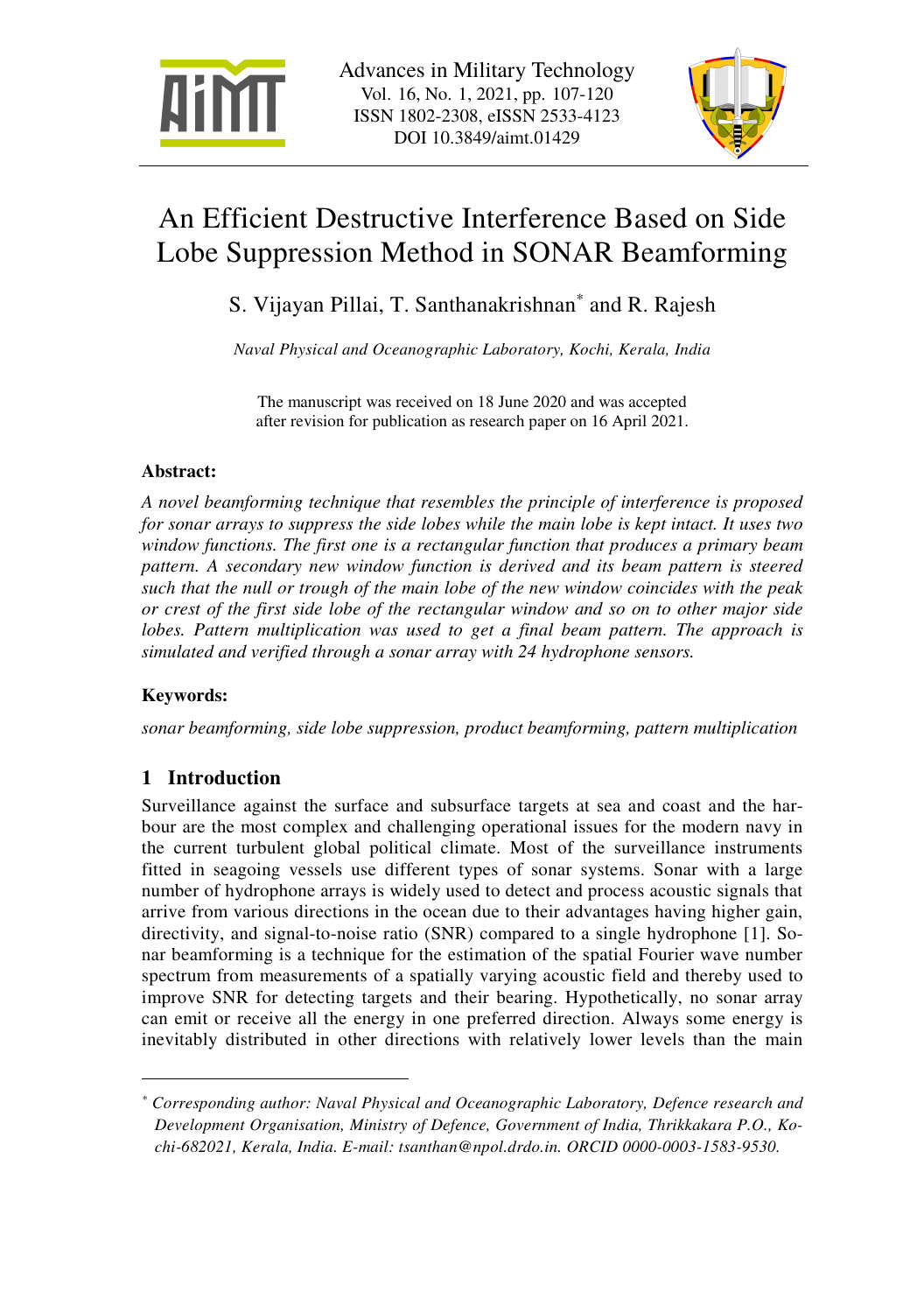direction. These smaller crests are referred to as side lobes represented in decibel [dB] down from the main beam and represented as side lobe levels (SLL).

The critical design issue in beamforming is the selection of a proper window function, which depends on the geometry of the array. Some of the major problems existing in current sonar systems, which could not be addressed to date, are mainly due to hardware limitations. Distortion in the output of the beam pattern due to the amplitude, phase and position inaccuracies of individual hydrophones of the sonar array results in multiple display lines representing false targets in the sonar display, which is considered to be a major problem. Increased beamwidth and masking of weak targets by strong targets that are associated with window functions are other problems. The main goal of the beamformer is to generate a beam with a narrow main lobe and low side lobes, which unfortunately are two contrasting objectives.

Another vital problem in the beamforming technique is determining the shading coefficients or the weightage to be applied at the output of each hydrophone sensor with respect to the other hydrophones of the array for greater side lobe reduction [2]. These shading coefficients or weightage factors help to reduce the SLL at the expense of the main lobe widths [3] and array gain. The desired goal is to maximize the energy over the main beam and minimize the energy over the side lobes by holding the total energy to be conserved [4]. Practically, it is achieved by superimposing a suitable window of arbitrary shape over the main beam with a certain weighing factor along the spatial distribution of the array. Ideally, these shading coefficients should be robust enough to generate significant performance [5]. The array pattern should ideally yield a high array gain, directivity, low SLL, controllable beamwidth, good pattern characteristics and azimuthally better symmetry [6]. This is required to provide high bandwidth and quality sonar for operation in the ocean. It is apparent that the weight functions with finite aperture windows are the key deciding factors working to control and identify undesirable side lobes, perhaps with performance trade-offs.

Many types of weightage factors with window arrangements have been reported over the years to accomplish various optimizations. Finding or determining an optimum window function for some specific purposes has been the subject of research even today. Yang et al. [7] first reported an optimization method based on differential evolution to suppress the side lobes in linear antenna arrays. During the last decade, various works like utilization of differential evolution methods [8-10], genetic algorithms [11], simulated annealing [12, 13], particle swarm optimization [14-16], cuckoo search algorithm [17-18] and artificial neural networks [19-20] etc. were reported in the direction of reducing side lobes for the desired pattern at the interested operating frequency band. However, almost all of them were learnt to have performed well with the applications in their desired operational scenario. It is understood that the different amplitude windows yield far-field beam patterns with different side lobe levels and beamwidths. It is also seen that, as side lobe levels decrease, beamwidth generally increases. Most of these techniques were verified and implemented in RF antenna research and developments [7]. But only a few of them were successfully tested in sonar beamforming.

The most successful and used method in sonar beamforming is based on the Dolph-Chebyshev window. The main advantage of this method is its capability to optimize such far-field beam patterns which enable to achieve the narrowest main lobe beamwidth for any specified side lobe level and also for the lowest possible side lobe level relative to the main lobe. On the other hand, the disadvantage of this method is that as the weighting factors of each element in the array are not equal, the effective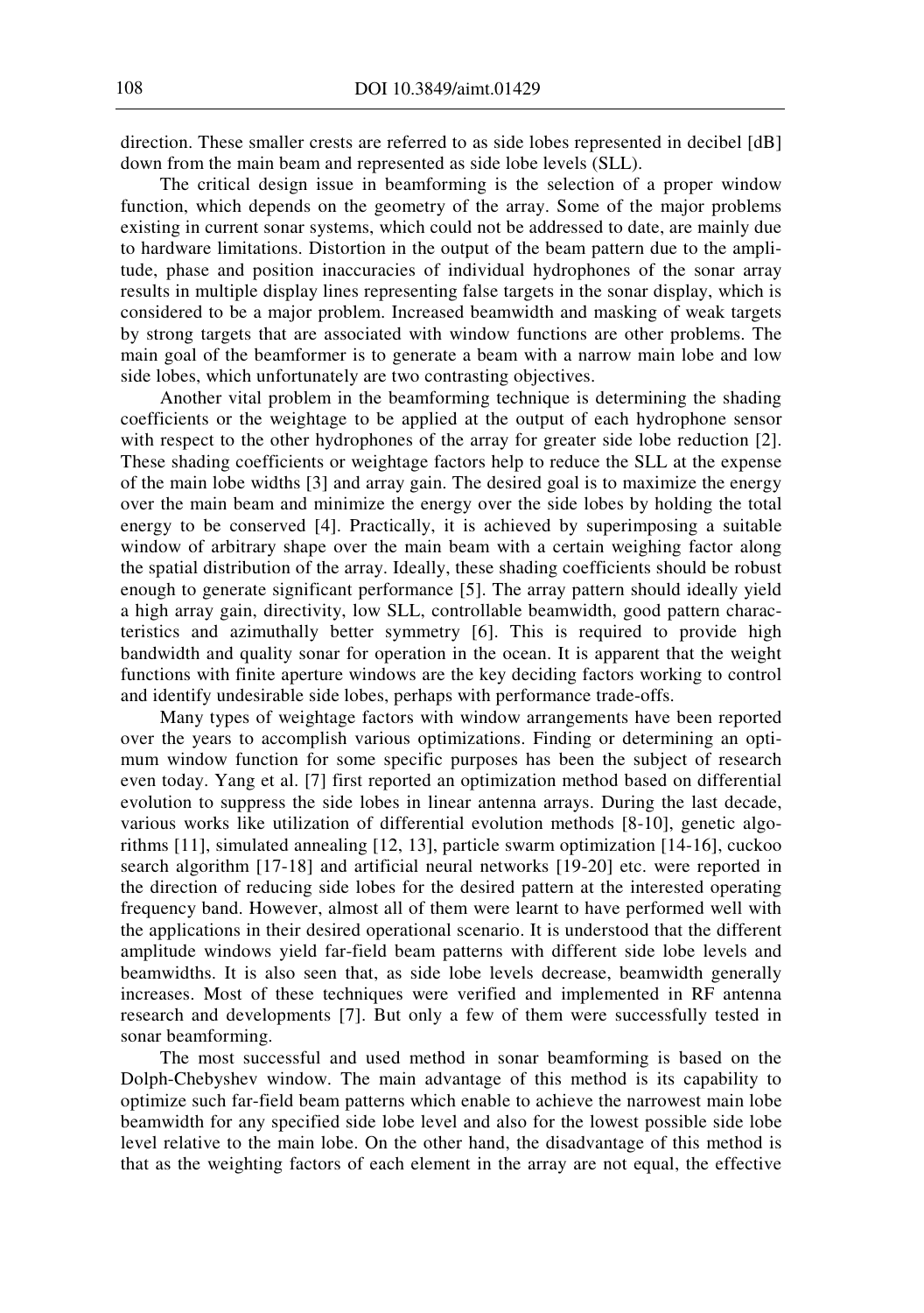sensitivity gets degraded [21-26]. Further, the window function gets influenced largely by the hydrophone elements in the centre of the array. Perhaps this method is good for beamforming for spatial imaging applications, but not so good for cases where control of frequency artefacts is essential, mainly when they are operated for sonar beamforming. This is because in practical sonars having a large sensor array, various inaccuracies, like position error in hydrophone elements spacing, errors in amplitude and phase, are normally encountered. This is in addition to the clutter environments with high ocean dynamics where the sonar systems are operated, making it inadequate, hence there is a need for more attempts to reduce the sparse in window functions, especially for sonar beamforming so that a broader scope can be accomplished. Another important method utilized for reducing the SLL is based on product theorem [27], wherein the elements in the array are considered to be directional to achieve the final beam, which is practically very complex.

This paper introduces a relatively simple and computationally efficient method in which robust rectangular weighing vectors were used to obtain the fundamental beam pattern. Thereafter, another new window function is used in such a way that two sets of window functions were operated for each aperture window innovatively for the final beamforming. The crests of two windows are multiplied to obtain the primary main beam and its veracity is maintained based on the constructive interference principle used in optics. Likewise, the crest on one beam pattern with the trough of the second window is multiplied to obtain the side lobes based on the destructive interference principle. Thereby, it greatly simplifies the difficulties that arise randomly in most of the sonar beamforming techniques. Numerical examples for a sonar array with 24 hydrophone elements are presented exhibiting ultra-low side lobes. The results obtained with the present method are compared with those obtained by other beamforming techniques to highlight the improvements and the robustness of the present method. Section 2 of the paper examines the properties of rectangular and Dolph-Chebyshev window functions to demonstrate how familiar functions succeed or fail to meet the objectives of obtaining lower SLL, narrow main beam, etc. The proposed window function is described in Section 3 along with the beamformer. Simulation and implementation are described in Section 4 followed by the conclusion in Section 5.

#### **2 Methodology**

The basic sonar system consists of the following important functional blocks as illustrated in Fig. 1.



*Fig. 1 Basic building blocks of a sonar array* 

The sonar sensor array consists of a set of hydrophone elements arranged optimally. The data acquisition block receives the signals from individual hydrophones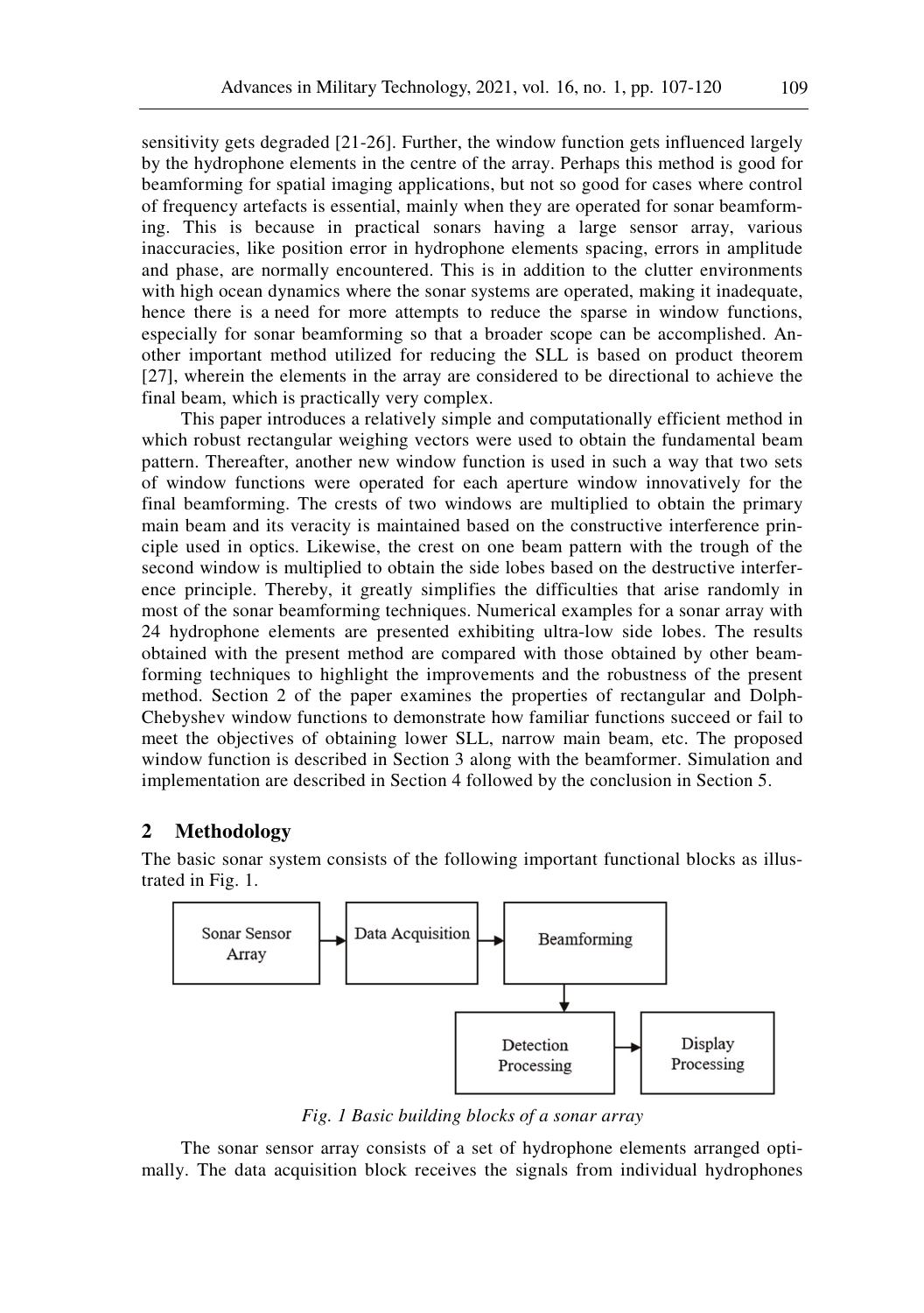and carries out signal condition in both time and spectral domain. The most important block is the beamformer which provides the direction of arrival and improves the SNR of an incoming acoustic signal. The detection processor block provides the detection with control on the given probability of detection and probability of false alarm. The display processor block quantizes the detector output into a presentable form for display. The present work mainly focuses on the beamformer concepts and their effects.

Consider a linear array of hydrophones with an inter-element spacing of *λ*/2, where  $\lambda$  is the wavelength that corresponds to the maximum acoustic frequency of the considered acoustic band in water, which is received from a far-field acoustic source as shown in Fig. 2. Consider an acoustic source is placed at the broad-side of a sonar array and its wave impinges perpendicular to the plane of the sonar array, then the outputs of each hydrophone are in phase and will add up coherently. Correspondingly, the beam pattern will be formed with the beam centring at  $0^\circ$ , as shown by the solid line in the bottom curve of Fig. 2. As the acoustic source is moved around the sonar array or when the sonar array is rotated with respect to the acoustic source and when the acoustic wave impinges at an angle with respect to the normal of the hydrophone elements, then the hydrophones receive signals with different time delays. In such a situation, the outputs of each hydrophone no longer add coherently and the peak gets shifted after the adder. To cater to this, suitable mathematical manipulations or beamforming techniques need to be applied to ensure a better beam pattern with higher gain from all the hydrophone elements.

In this context, the two most familiar window functions that are frequently used by beamforming designers are examined here to provide a background for discussions. Window functions are used in harmonic analysis to reduce the undesirable effects related to spectral leakage. Window functions influence many attributes that include detectability, resolution, dynamic range and ease of implementation. The SLL is usually expressed as a ratio of the power density in that lobe relative to that of the main lobe expressed in dB. On the other hand, the SLL is the amplitude of the side lobe normalized to the peak of the main beam. The highest side lobe is usually the lobe closest to the main beam. The SLL can be controlled by employing proper weightage to individual hydrophone elements. There are many popular window functions namely Rectangle, Triangle, cos*<sup>α</sup>* (*t*), Hann, Hamming, short cosine series, Blackman, Harris-Nutall, Sampled Kaiser-Bessel, parabolic, Riemann, Tukey, Bohman, Poisson, Hann-Poisson, Cauchy, Gaussian, Dolph-Chebyshev, Kaiser-Bessel Barcilon-Themes etc., which are mostly used for sonar beamforming [26].

The main deciding factors that highlight the efficiency of a particular window function for any application are the highest side lobe level [dB], side lobe fall rate [dB/Octave], coherent gain, 3.0 dB beamwidth, etc. The theoretical values of these factors for some of the window functions are given in Tab. 1. The lowest value for highest SLL, highest fall rate in the side lobes, maximum coherent gain and minimum beamwidth are the most desirable outputs from any of the beamformer.

#### *2.1 Rectangular Window*

The rectangle window is unity over the observation interval and can be thought of as a gating sequence applied to the data so that they are of finite extent. For a simple linear array of *N* hydrophone elements as shown in Fig. 2, the window is defined as

$$
w(n) = 1 \quad \text{for } n = -\frac{N}{2}, \dots, -1, 0, +1, \dots, +\frac{N}{2}
$$
 (1)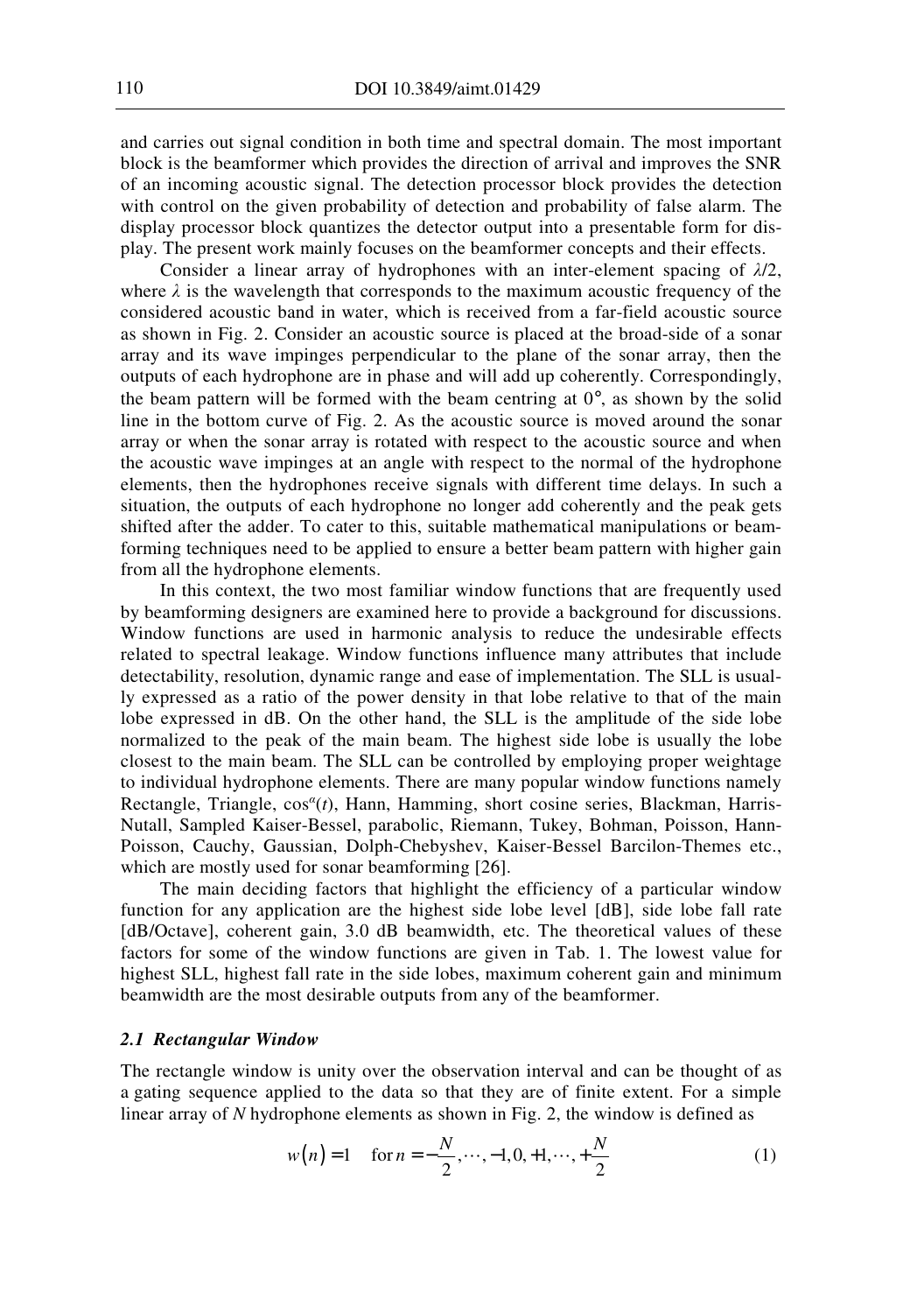

*Fig. 2 Schematic of time-domain beamforming with broadside and off-broadside targets* 

At the output of the adder, the output  $B(\theta)$  will take the simple arithmetic sum of the outputs of the individual hydrophone elements, scaled by a factor 1/*N* so that the polar response maximum is unity, irrespective of the number of hydrophone elements in the array [25],

$$
B(\theta) = \frac{1}{N} \cdot \frac{\sin\left(\frac{N\pi d}{\lambda}\sin\theta\right)}{\sin\left(\frac{Nd}{\lambda}\sin\theta\right)}
$$
(2)

For the inter-element spacing distance between the hydrophone elements,  $d = \lambda/2$ ,

$$
B(\theta) = \frac{1}{N} \cdot \frac{\sin\left(\frac{N\pi}{2}\sin\theta\right)}{\sin\left(\frac{\pi}{2}\sin\theta\right)}
$$
(3)

The beam pattern obtained using the rectangular window function for a sonar array with 24 hydrophone elements separated by an inter-element spacing of *λ*/2 is shown in Fig. 3. All the hydrophone elements in the array are given an equal weightage. The obtained beam pattern exhibits the first SLL of −13 dB below the peak of the main lobe and the second side lobe at  $-17.68$  dB below. The width of the main beam is ~4.2°. The first nulls are seen at ~ $\pm 4.8^\circ$ , second nulls are seen at ~ $\pm 9.6^\circ$  and the third nulls are seen at  $\sim \pm 14.5^{\circ}$ . Since all the hydrophone elements with equal weights have contributed to beamforming, the array sensitivity is observed to be maximum with a high gain in array SNR of 13.8 dB. As seen from Fig. 3, the higher SLL is the most undesirable feature of this window function.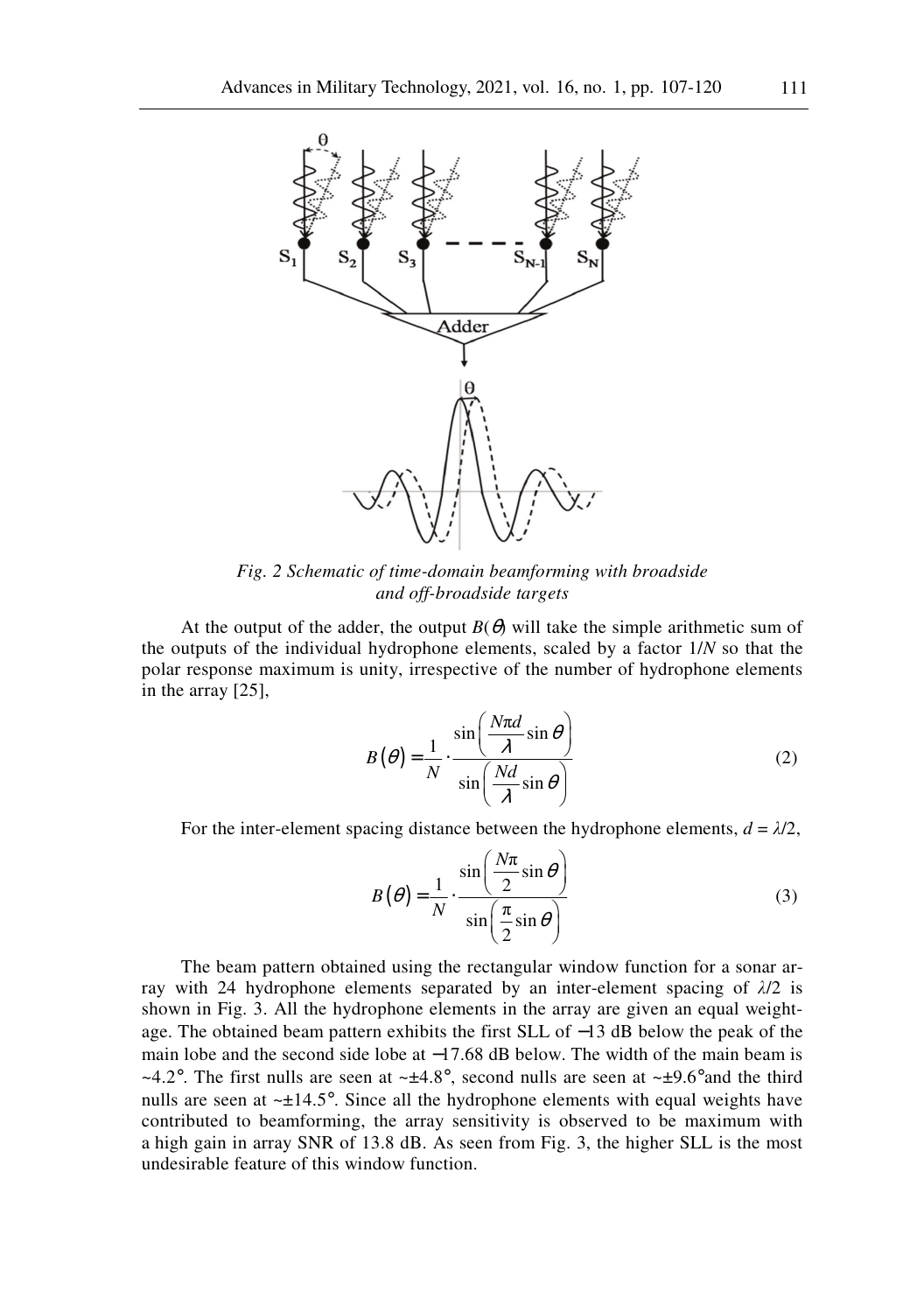

*Fig. 3 Beam pattern for rectangular window function with* 24 *elements array* 

#### *2.2 Dolph-Chebyshev Window*

The criterion addressed by the Dolph-Chebyshev window is that its Fourier transform exhibits the narrowest main lobe and adjustable SLLs. The Fourier Transform of the window is a mapping of the *N-*th order algebraic Chebyshev polynomial to the *N-*th order trigonometric Chebyshev polynomial by a relationship  $TN(x) = cos(Nq)$ . The Dolph-Chebyshev window is defined in terms of uniformly spaced samples of its Fourier Transform as

$$
W(k) = \frac{\cosh\left[N\cosh^{-1}\left(\beta\cos\frac{\pi k}{N}\right)\right]}{\cosh\left(N\cosh^{-1}\beta\right)} \quad \text{for } x > 1 \tag{4}
$$

where  $\cosh^{-1} x = \ln \left( x + \sqrt{x^2 - 1} \right)$ 

$$
W(k) = \frac{\cos\left[N\cos^{-1}\left(\beta\cos\frac{\pi k}{N}\right)\right]}{\cosh\left(N\cosh^{-1}\beta\right)} \quad \text{for } x \le 1 \tag{5}
$$

where  $\cos^{-1} x = \frac{\pi}{2} - \tan^{-1} \frac{x}{\sqrt{1-x^2}}$ π  $\cos^{-1} x = \frac{\pi}{2} - \tan^{-1} \frac{\pi}{\sqrt{1}}$  $x = \frac{\pi}{2} - \tan^{-1} \frac{x}{\sqrt{2}}$ *x*  $x = \frac{\pi}{2} - \tan^{-1}$ −

The term  $\beta$  is defined as  $\beta = \cosh[1/N \cosh^{-1} 10^{\alpha}]$ , where  $\alpha = -A/16.6$ . Here, *A* is SLL represented in dB. The discrete-time Dolph-Chebyshev window is obtained by taking the inverse discrete Fourier transform (DFT) of *W*(*k*) and normalizing the result to a peak value of 1 as

.

$$
w(n) = \sum_{k=0}^{N-1} W(k) \exp\left(j\frac{2\pi}{N}nk\right) \text{ for } n = 0, \dots, N-1
$$
 (6)

For a sonar array with 24 hydrophone elements, the obtained discrete-time Dolph-Chebyshev window is shown in Fig. 4 and indicates the weighing factor to each hydrophone elements in the array.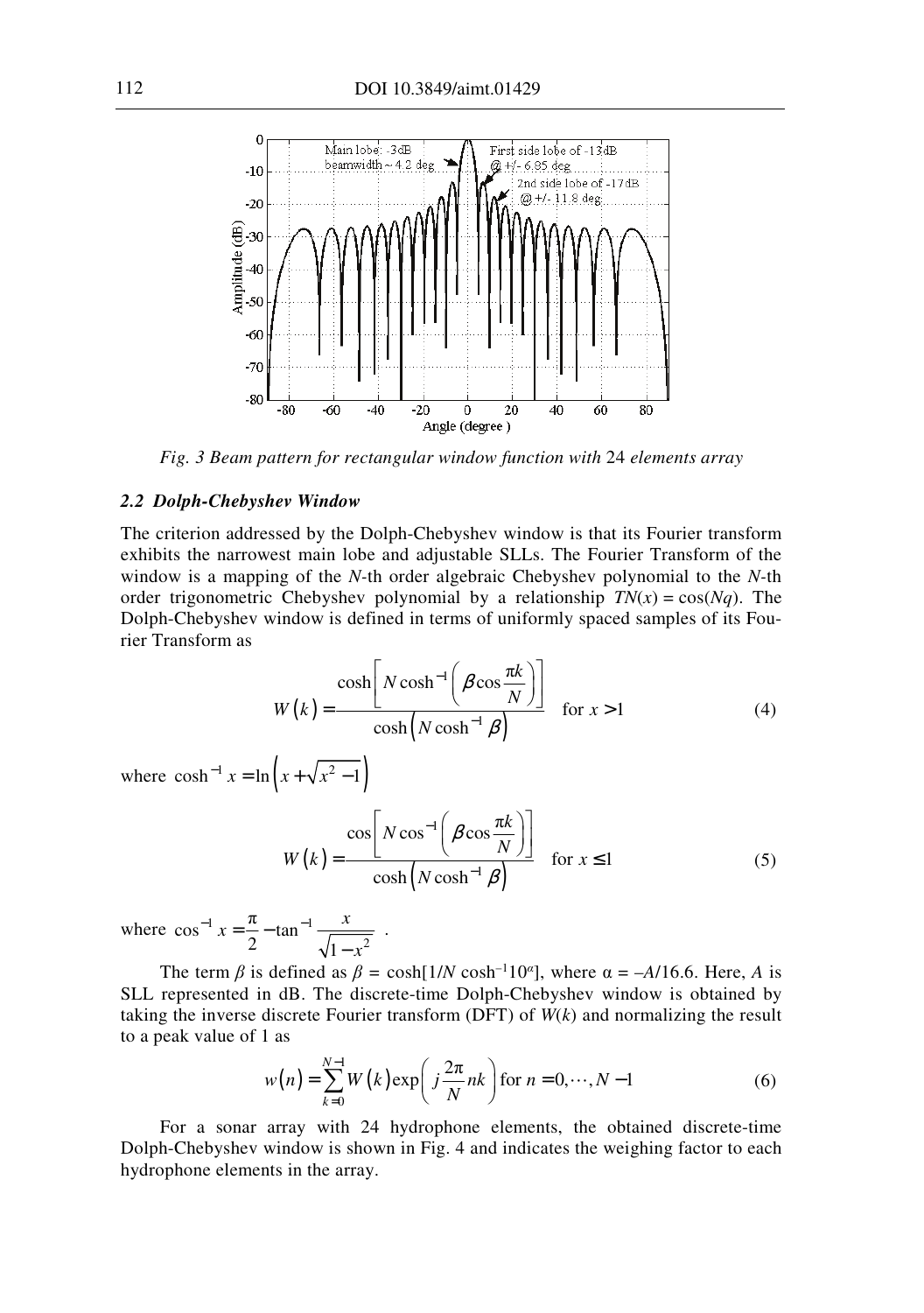

*Fig. 4 The Dolph-Chebyshev window used for a sonar array with* 24 *elements* 

The beam pattern obtained using Dolph-Chebyshev window function for a sonar array with 24 hydrophones separated by an inter-element spacing of  $\lambda/2$  is shown in Fig. 5.



*Fig. 5 Beam pattern for Dolph-Chebyshev window with* 24 *elements array* 

As seen from Fig. 5, this window function exhibits equal ripples at the specified SLL. The constant level side lobes levels are inherited from the Chebyshev polynomial and as such contain impulses in its time series. These impulses are located at the window boundaries. Windows with constant SLL, while optimal in the sense of equal ripple approximation, are suboptimal in terms of their integrated SLL. It is observed in Fig. 5 that a uniform SLL is formed approximately at −57 dB for a given *α* = 3.5. The 3 dB beamwidth increased with a factor of approximately 1.7 as that of the rectangular window. However, a reduction in array gain by approximately a factor of 0.45 is observed, which is undesirable.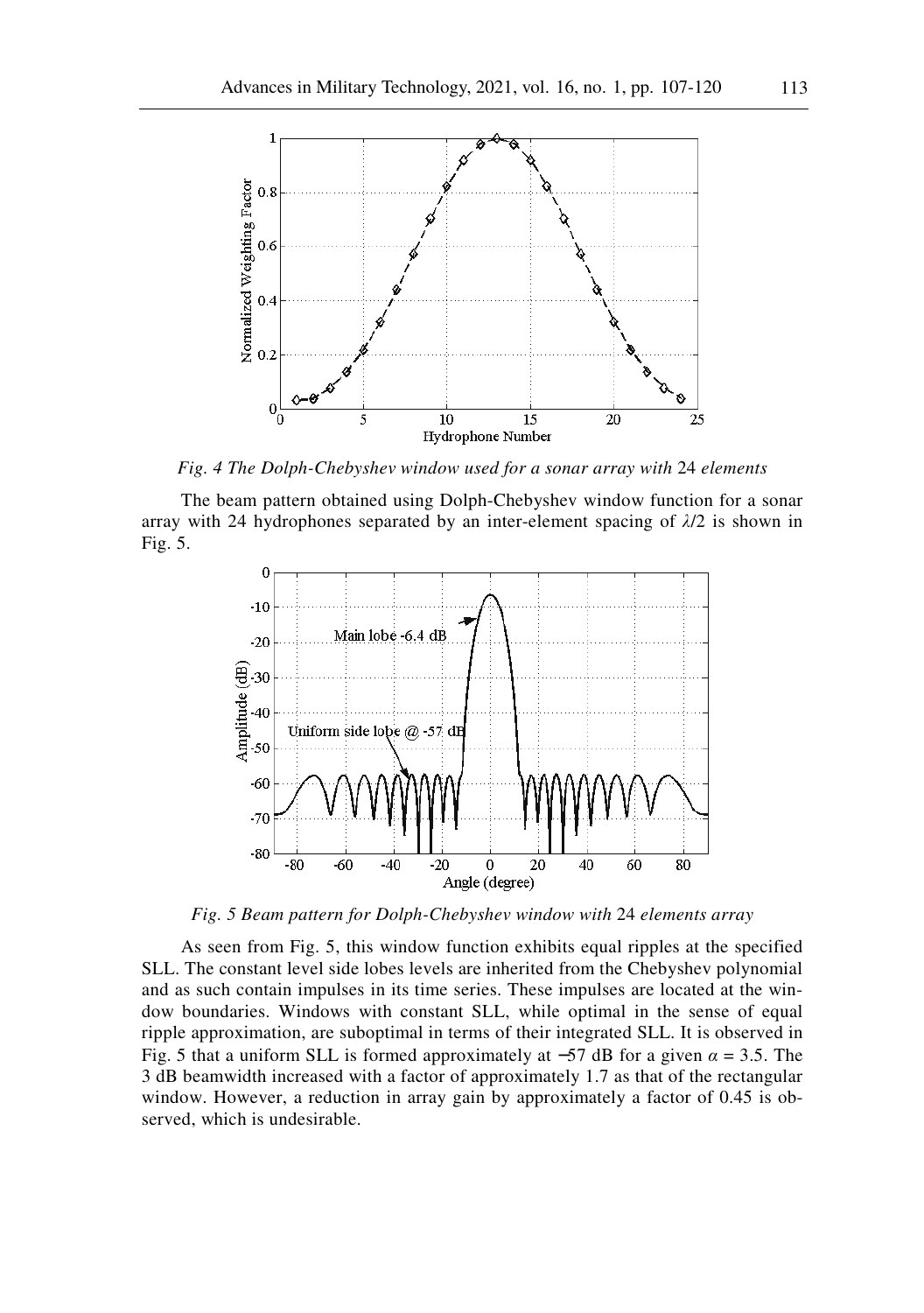### **3 Present Method**

In the cases of the rectangular window or Dolph-Chebyshev window methods, it is assumed that the individual hydrophone elements have an omnidirectional response. The parameters of the beam pattern can be improved using directional hydrophone elements and product theorem [27]. However, the construction of identical directional hydrophones in a large number especially on the lower frequency side of an acoustic spectrum for a large sonar array is complex and costly. The advantage of the product theorem is adopted in the present method but using only the omnidirectional hydrophones. On the other hand, two different window functions are used independently on the entire sonar array and thereby two different beam patterns are generated. A final beam pattern is obtained by the cross product of these two beam patterns innovatively as explained in the following lines. The new beamformer scheme is shown in Fig. 6.



*Fig. 6 Schematic of the present beamforming method* 

It is learnt from Section 2.1 and previous discussions that beam pattern obtained using a rectangular window has minimum beamwidth, maximum array sensitivity and maximum tolerance to array parameters while having the only disadvantage of higher SLL. Therefore, the rectangular window is chosen to be one of the window functions to be used in the present method. The second window function is derived from the Dolph-Chebyshev window with  $\alpha = 1.414$ . This second window is selected to form a beam pattern in such a way that the trough positions belonging to the side lobes of this beam pattern coincide with the crest positions belonging to the side lobes of the rectangular window without affecting the main lobe with the use of null steering. The corresponding discrete-time Dolph-Chebyshev window obtained by taking the shifted inverse DFT of  $W(k)$  and normalizing the result to a peak value of 1 are

$$
w(n) = \sum_{k=0}^{N-1} W(k) \exp\left[j\frac{2\pi}{N}(n+1)k\right] \text{ for } n = 0, \cdots, \frac{N}{2} - 1
$$
 (7)

$$
w(n) = \sum_{k=0}^{N-1} W(k) \exp\left(j\frac{2\pi}{N}nk\right) \text{ for } n = N/2, \dots, N-1
$$
 (8)

The discrete-time Dolph-Chebyshev window obtained for the considered sonar array with 24 hydrophone elements is shown in Fig. 7 and provides the weighing factor to all the hydrophone elements in the array.

#### **4 Results and Discussion**

In the present method, pattern multiplication is employed to get the best advantage of the rectangular window. Fig. 8 shows the obtained beam patterns with the rectangular and the new windows. It is seen from Fig. 8 that the beam pattern has been steered in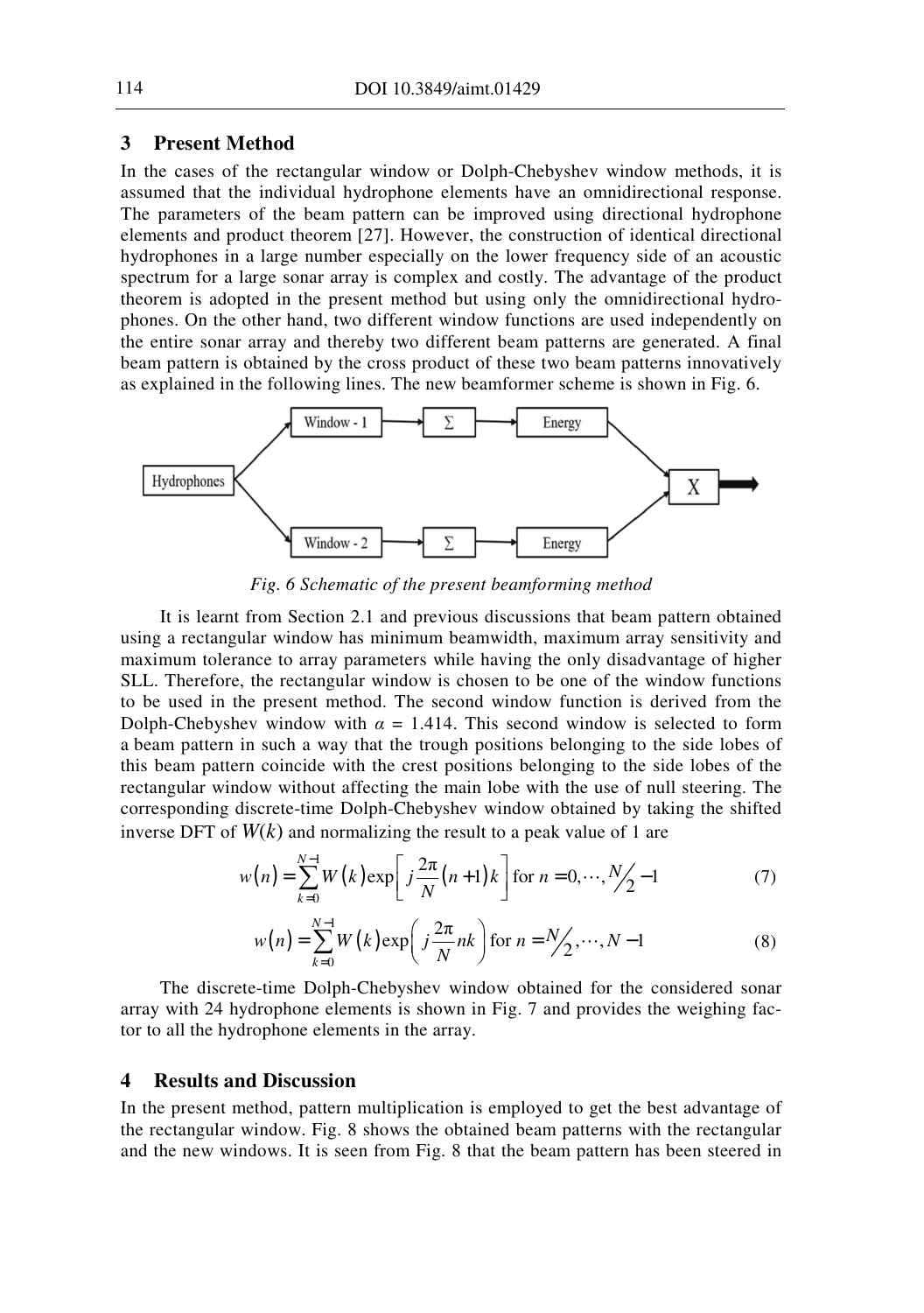such a way that the null or trough of the main lobe belonging to the new window coincides with the peak or crest of the first side lobe belonging to the rectangular window. Similar null coinciding points are seen for a few other major side lobes.



*Fig. 7 New window used for a sonar array with* 24 *hydrophone elements* 



*Fig. 8 Beam patterns of rectangular and new windows*

Fig. 9 illustrates the final product beam pattern obtained using the present approach by pattern multiplication of beam patterns corresponding to the rectangular and new window-based beams shown in Fig. 8. It is noticeable that the steered nulls of the new window brought down the prominent side lobes of the rectangular window without affecting the main beamwidth and array sensitivity. On the other hand, Fig. 9 demonstrates the efficacy of the present method in suppressing the side lobes in beamforming.

An ideal beamformer expects a planar wavefront. On the other hand, all the hydrophone elements in the array are expected to face the wavefronts in the same phase for forming a perfect broadside beam. For a given wavelength *λ* and aperture length *D*, the planar wavefront can be achieved when the array is at a far-field, i.e. a distance greater than 2*D*<sup>2</sup> /*λ*. A wavefront with wavelength *λ* travelling through a distance of *d*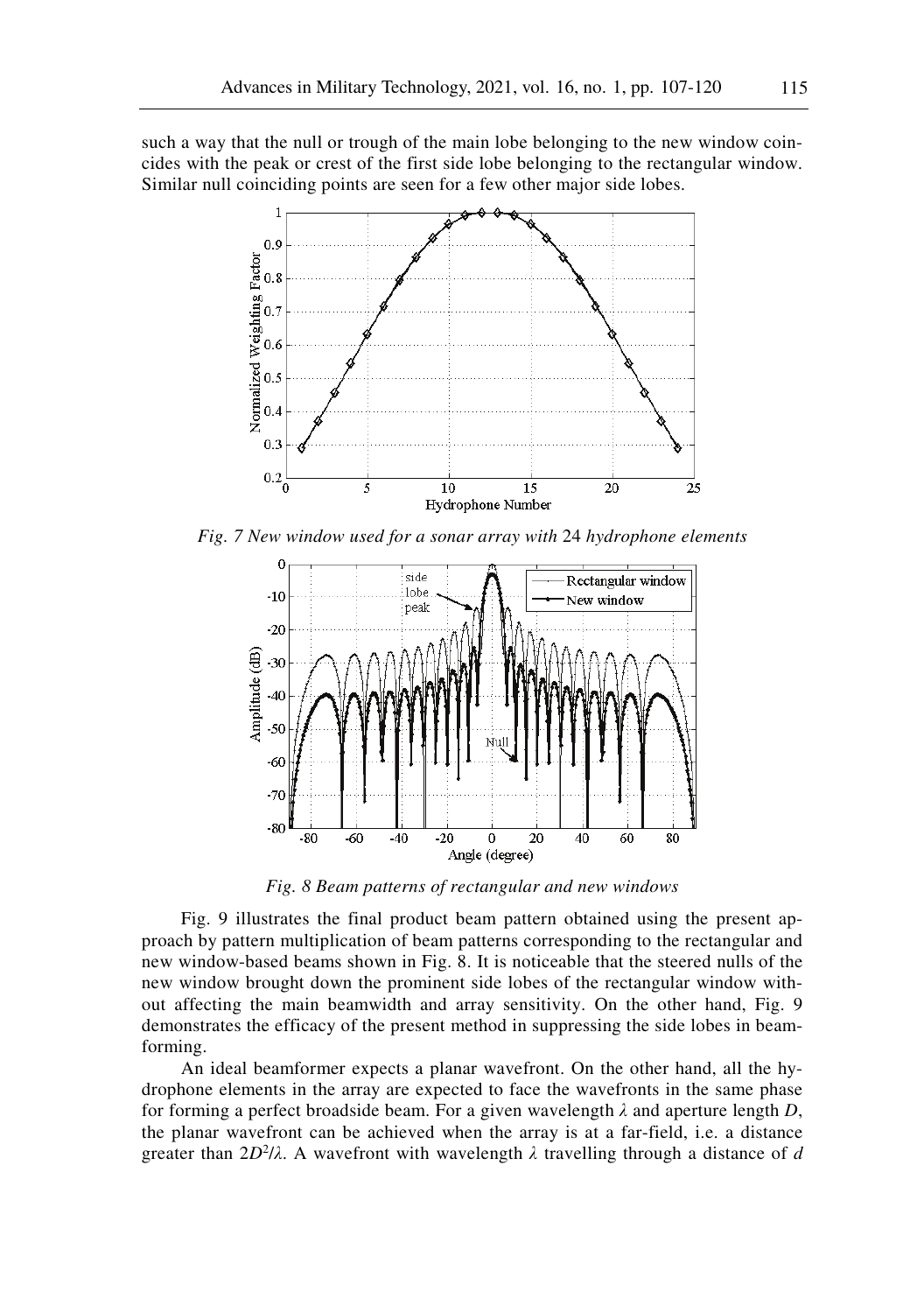will experience a phase change of 2π*d/λ*. On the other hand, a wave with a wavelength of 0.5 m can experience a phase change of  $\pm 0.0628$  rad ( $\pm 3.6^{\circ}$ ) which corresponds to an error of  $\pm 0.5$  mm in its sensor element position. For the present sonar array with 24 hydrophone elements and *λ*/2 inter-element spacing, the far-field distance is 288*λ*. The main factor which affects the beam pattern is the phase error manifesting out of variation in inter-element distance referred here as 'the location' and planarity of array aperture. Yet, the other array parameter which affects the beam pattern is the variation between the sensitivity of the hydrophone elements. An ideal beam is formed in broadside only when the hydrophone element sensitivity is omnidirectional and identical.



*Fig. 9 The resultant beam pattern obtained using the present method* 

To see the effects of the above-mentioned uncertainties in the beamforming, a sonar array with 24 hydrophone elements and a cumulative amplitude error of 10 % due to some of the inevitable uncertainties like the error in the amplitude of individual hydrophones due to the inaccuracies in  $\lambda/2$  location, array integrity and sensitivity mismatch etc. is considered for analysis. The magnitude of perturbation observed in the case of the rectangular window and Dolph-Chebyshev window-based beamformer is shown in Figs 10 and 11, respectively.



*Fig. 10 Magnitude of perturbation in beam patterns with rectangular window*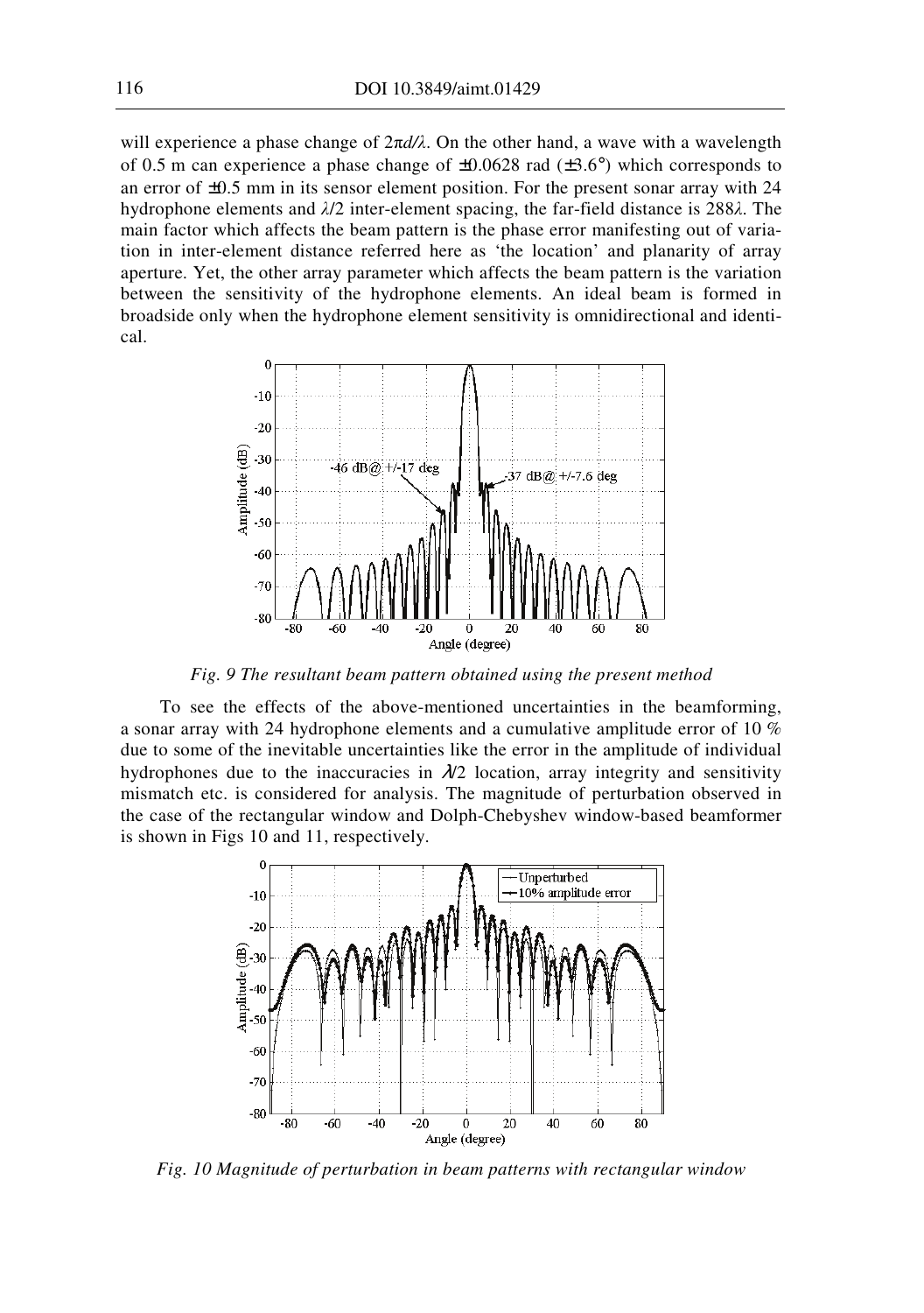

*Fig. 11 Magnitude of perturbation in beam patterns with Dolph-Chebyshev window* 

The graphs shown in Figs 10 and 11 obtained by simulation show that the magnitude of perturbation in rectangular window-based beamformer is much lower than that of the Dolph-Chebyshev window-based beamformer. In other words, the rectangular window-based beamformer is more robust than the Dolph-Chebyshev window-based beamformer. However, it is obvious from Figs 10 and 11 that the side lobes in both the cases increase even for a small 10 % perturbation in amplitude, making both beamformers unsuitable in most of the sonar systems as small inaccuracies in locations of individual hydrophones, identical sensitivity and other inaccuracies introduced during the manufacturing of hydrophones and their integration are unavoidable.

The simulation result of the beamformer with the new method, for the same array and perturbations, is shown in Fig. 12. It is observed that there is no considerable distortion in lobes up to  $\pm 30^{\circ}$ . This is the main advantage of destructive interferencebased pattern multiplication adopted in the present method. However, beyond ±30°, marginal increases in the side lobes are noticed, which does not affect any sonar operation as they are far away from the main look angle.



*Fig. 12 Magnitude of perturbation in beam patterns in the new method*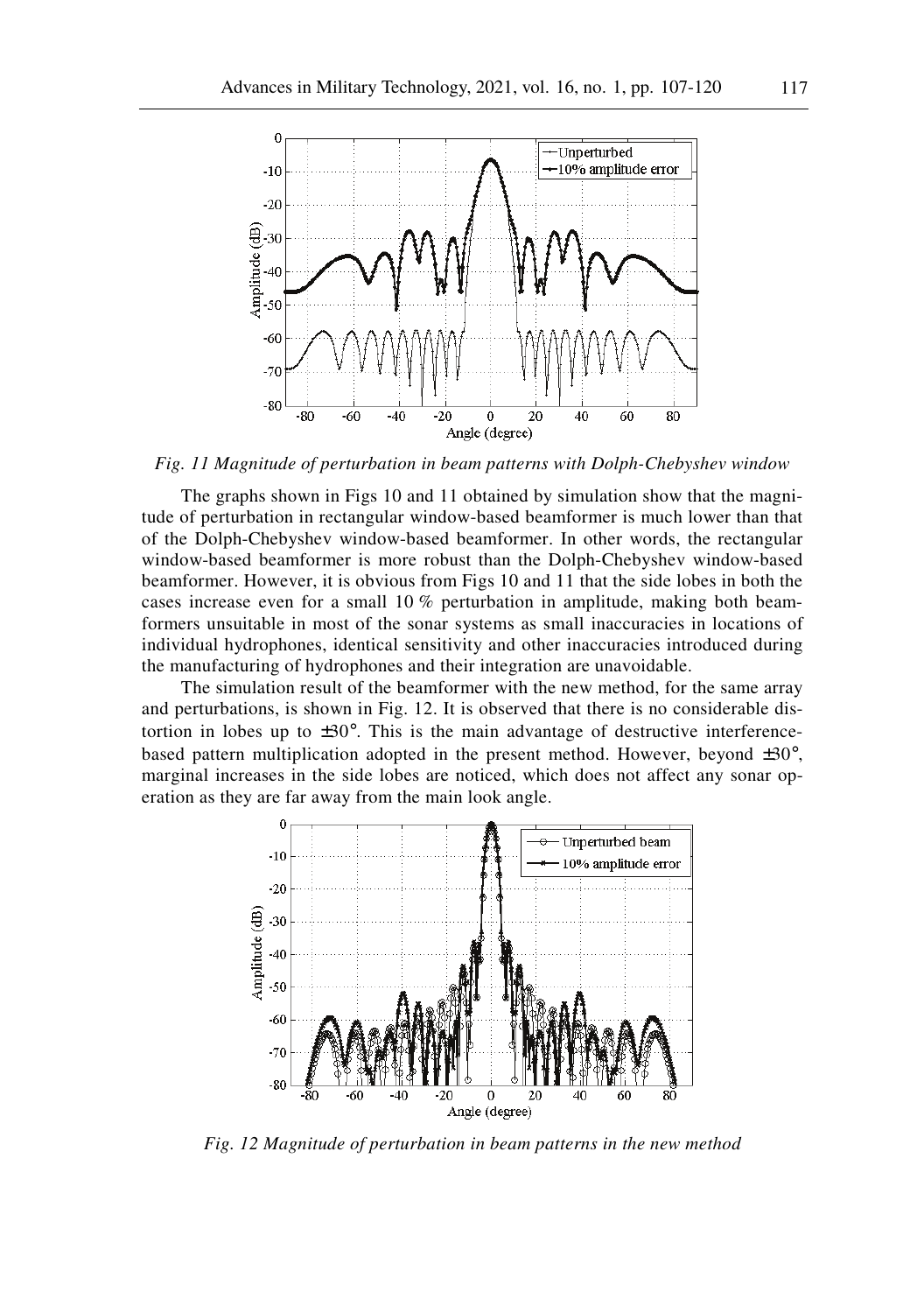Performance comparison of different beamforming methods is carried out and the results are tabulated in Tab. 1, which highlights the highest SLL, SLL fall rate, effective utilization factor of the array elements and increase in 3 dB beamwidth of the main lobe relative to that of the rectangular window.

| Window                                                        | Highest<br>$SLL$ [dB] | Side Lobe<br>Fall rate<br>[dB/Octave] | Effective<br>utilization<br>factor | Increase in<br>3 dB Beamwidth |
|---------------------------------------------------------------|-----------------------|---------------------------------------|------------------------------------|-------------------------------|
| Rectangle $\times$ Rectangle                                  | $-26$                 | $-12$                                 | 1.000                              | 1.000                         |
| <b>Present Method</b><br>(Rectangle $\times$ New Win-<br>dow) | $-38$                 | $-14$                                 | 0.956                              | 1.087                         |

*Tab. 1 Comparison of beamforming performance parameters with different window functions* [26]

## **5 Conclusions**

A simple concept of beamforming in the sonar system is reported in this paper. The method uses pattern multiplication of two different beam patterns which are obtained using a rectangular and a modified null steered Dolph-Chebyshev window functions. The pattern multiplication is implemented in such a way that it follows the destructive interference principle to reduce the SLLs. The advantages of the new method are demonstrated in comparison to other popular methods used in beamforming. The stability of the present technique is verified with some of the inevitable uncertainties, such as the error occurrence in the amplitude of individual hydrophones due to the inaccuracies in  $\lambda/2$  location, array integrity and sensitivity mismatch, etc. This new technique is found to be robust in sonar beamforming which can tackle problems associated with array sensitivity, intolerance to array parameters and can yield better performance. A close to unity value in effective utilization factor and beamwidth was achieved. The deterioration in other parameters has not been frequently observed. However, the deterioration effects cannot be ignored if the optimization tries to align all the nulls of one window function to the peaks of the other. The authors are carrying out a sustained investigation in this aspect and the result would be communicated in succession.

## **Acknowledgements**

The authors thank Dr. Sameer V. Kamath, Director General of Naval Systems and Materials, DRDO, Ministry of Defence for the support and permission to publish the paper in Advances in Military Technology journal.

## **References**

- [1] ZIOMEK, L.J. *An Introduction to Sonar Systems Engineering*. New York: CRC Press, 2017. ISBN 978-1-49-877872-5.
- [2] BUTLER, J.L. and C.H. SHERMAN. *Transducers and Arrays for Underwater Sound (Modern Acoustics and Signal Processing)*. 2<sup>nd</sup> ed. London: Springer, 2016. ISBN 978-3-31-939044-4.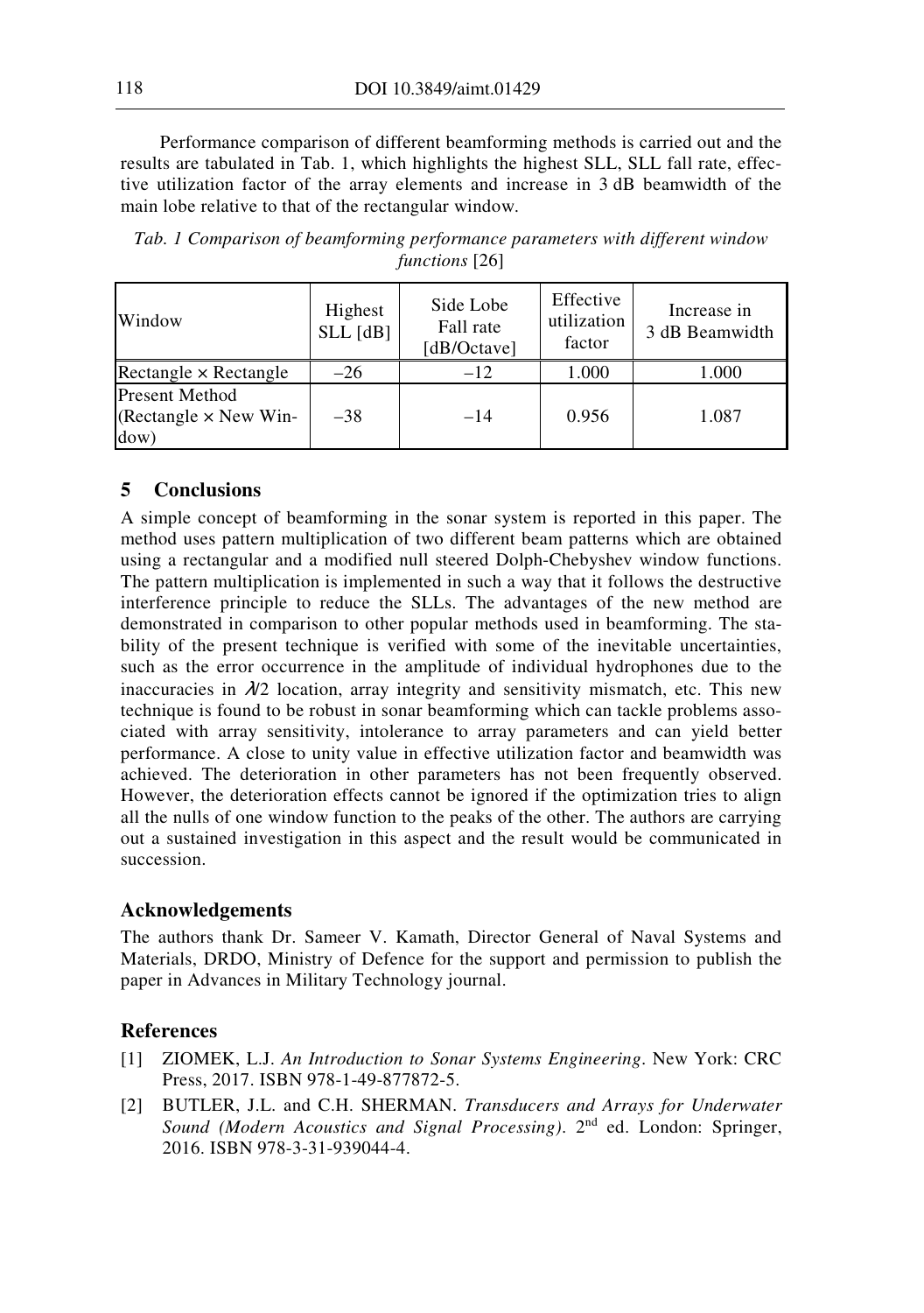- [3] LURTON, X. *An Introduction to Underwater Acoustics: Principles and Applications*. 2nd ed. London: Springer, 2010. ISBN 978-3-54-078480-7.
- [4] BALANIS, C.A. *Antenna Theory: Analysis and Design*. 4<sup>th</sup> ed. Hoboken: Wiley, 2005. ISBN 978-1-11-864206-1.
- [5] VESA, A. and A. IOZSA. Direction-of-Arrival Estimation for Uniform Sensor Arrays. In: *Proceedings of the 9th International Symposium on Electronics and Telecommunications*. Timisoara*:* IEEE, 2010, pp. 249-252. DOI 10.1109/ISETC.2010.5679326.
- [6] WAITE, A.D. *Sonar for Practising Engineers*. 3rd ed. New York: Wiley, 2002. ISBN 978-0-47-149750-9.
- [7] YANG, S., Y.B. GAN and A. QING. Sideband Suppression in Time-Modulated Linear Arrays by the Differential Evolution Algorithm. *IEEE Antennas and Wireless Propagation Letters,* 2002, **1**(1), pp. 173-175. DOI 10.1109/lawp.2002.807789.
- [8] AKSOY, E. and E. AFACAN. Thinned Non-Uniform Amplitude Time-Modulated Linear Arrays*. IEEE Antennas and Wireless Propagation Letters*, 2010, **9**, pp. 514-517. DOI 10.1109/lawp.2010.2051312.
- [9] ZHU, Q., S. YANG, L. ZHENG and Z. NIE. Design of a Low Side Lobe Time Modulated Linear Array with Uniform Amplitude and Sub-Sectional Optimized Time Steps. *IEEE Transactions on Antennas Propagation*, 2012, **60**(9), pp. 4436- 4439. DOI 10.1109/tap.2012.2207082.
- [10] MANDAL, S.K., G.K. MAHANTI and R. GHATAK. Differential Evolution Algorithm for Optimizing the Conflicting Parameters in Time-Modulated Linear Array Antennas. *Progress in Electromagnetics Research B*, 2013, **51**, pp. 101- 118. DOI 10.2528/pierb13022710.
- [11] GOSWAMI, B. and D. MANDAL. A Genetic Algorithm for the Level Control of Nulls and Side Lobes in Linear Antenna Arrays. *Journal of King Saud University – Computer and Information Sciences*, 2013, **25**(2), pp. 117-126. DOI 10.1016/j.jksuci.2012.06.001.
- [12] FREETHY, S.J., V.F. SHEVCHENKO and R.G.L. VANN. Optimization of Wide Field Interferometric Arrays via Simulated Annealing of a Beam Efficiency Function. *IEEE Transactions on Antennas and Propagation*, 2012, **60**(11), pp. 5442-5446. DOI 10.1109/tap.2012.2207936.
- [13] ZANGENE, A., H.R. DALILI OSKOUEI and M. NOURHOSEINI. Reduction of Side Lobe Level in Non-Uniform Circular Antenna Arrays Using the Simulated Annealing Algorithm. *Journal of Electrical and Electronics Engineering Research*, 2014, **6**(2), pp. 6-12. DOI 10.5897/jeeer2014.0504.
- [14] ROBINSON, J. and Y. RAHMAT-SAMII. Particle Swarm Optimization in Electromagnetics. *IEEE Transactions on Antennas and Propagation,* 2004, **52**(2), pp. 397-407. DOI 10.1109/tap.2004.823969.
- [15] KHODIER, M.M. and C.G. CHRISTODOULOU. Linear Array Geometry Synthesis with Minimum Side Lobe Level and Null Control Using Particle Swarm Optimization. *IEEE Transactions on Antennas and Propagation*, 2005, **53**(8), pp. 2674-2679. DOI 10.1109/tap.2005.851762.
- [16] LIANG, L., J. SUN, H. LI, J. LIU, Y. JIANG and J. ZHOU. Research on Side Lobe Suppression of Time-Modulated Sparse Linear Array Based on Particle